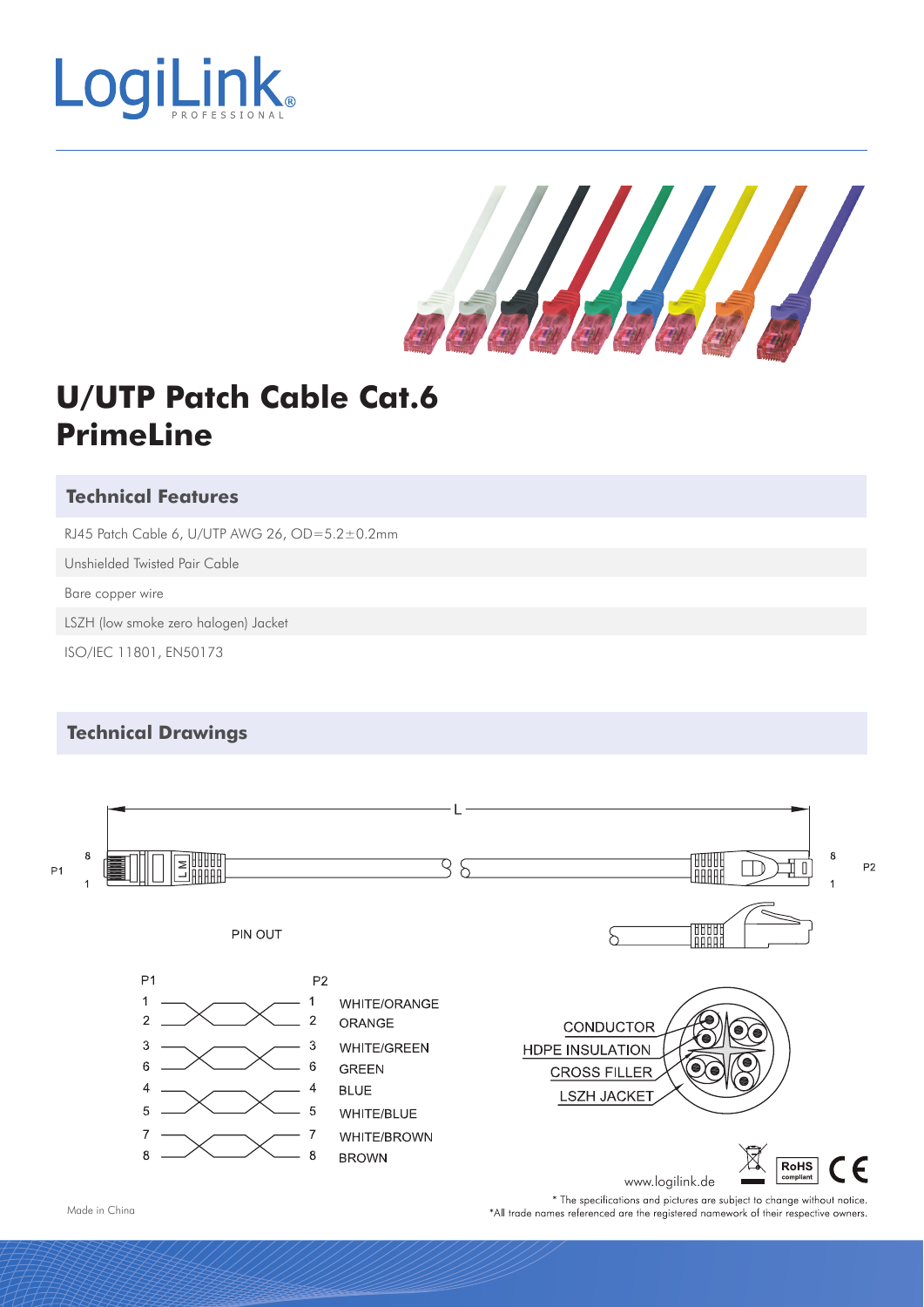# LogiLink®

| Length            | White   | <b>EAN Code</b> |
|-------------------|---------|-----------------|
| 0.25 m            | CQ2011U | 4052792022674   |
| 0.50 m            | CQ2021U | 4052792022681   |
| 1.00 <sub>m</sub> | CQ2031U | 4052792022698   |
| 1.50 <sub>m</sub> | CQ2041U | 4052792038606   |
| 200m              | CQ2051U | 4052792022704   |
| 3.00 m            | CQ2061U | 4052792022711   |
| 500m              | CQ2071U | 4052792022728   |
| 7.50 m            | CQ2081U | 4052792022735   |
| 1000m             | CQ2091U | 4052792022742   |
| 15 00 m           | CQ2101U | 4052792022759   |
| 20.00 m           | CQ2111U | 4052792022766   |
| 3000m             | CQ2121U | 4052792027792   |
| 50.00 m           | CQ2141U | 4052792027808   |



| Length            | <b>Grey</b> | <b>EAN Code</b> | <b>Black</b> | <b>EAN Code</b> |
|-------------------|-------------|-----------------|--------------|-----------------|
| 0.25 m            | CQ2012U     | 4052792022773   | CQ2013U      | 4052792022872   |
| 0.50 m            | CQ2022U     | 4052792022780   | CQ2023U      | 4052792022889   |
| 1.00 <sub>m</sub> | CQ2032U     | 4052792022797   | CQ2033U      | 4052792022896   |
| 1.50 m            | CQ2042U     | 4052792038613   | CQ2043U      | 4052792038620   |
| 2.00 m            | CQ2052U     | 4052792022803   | CQ2053U      | 4052792022902   |
| 3.00 <sub>m</sub> | CQ2062U     | 4052792022810   | CQ2063U      | 4052792022919   |
| 5.00 m            | CQ2072U     | 4052792022827   | CQ2073U      | 4052792022926   |
| 7.50 m            | CQ2082U     | 4052792022834   | CQ2083U      | 4052792022933   |
| 10.00 m           | CQ2092U     | 4052792022841   | CQ2093U      | 4052792022940   |
| 15 00 m           | CQ2102U     | 4052792022759   |              |                 |
| 20.00 m           | CQ2112U     | 4052792022766   |              |                 |
| 40.00 m           | CQ2122U     | 4052792027792   |              |                 |
| 50.00 m           | CQ2142U     | 4052792027808   |              |                 |



Made in China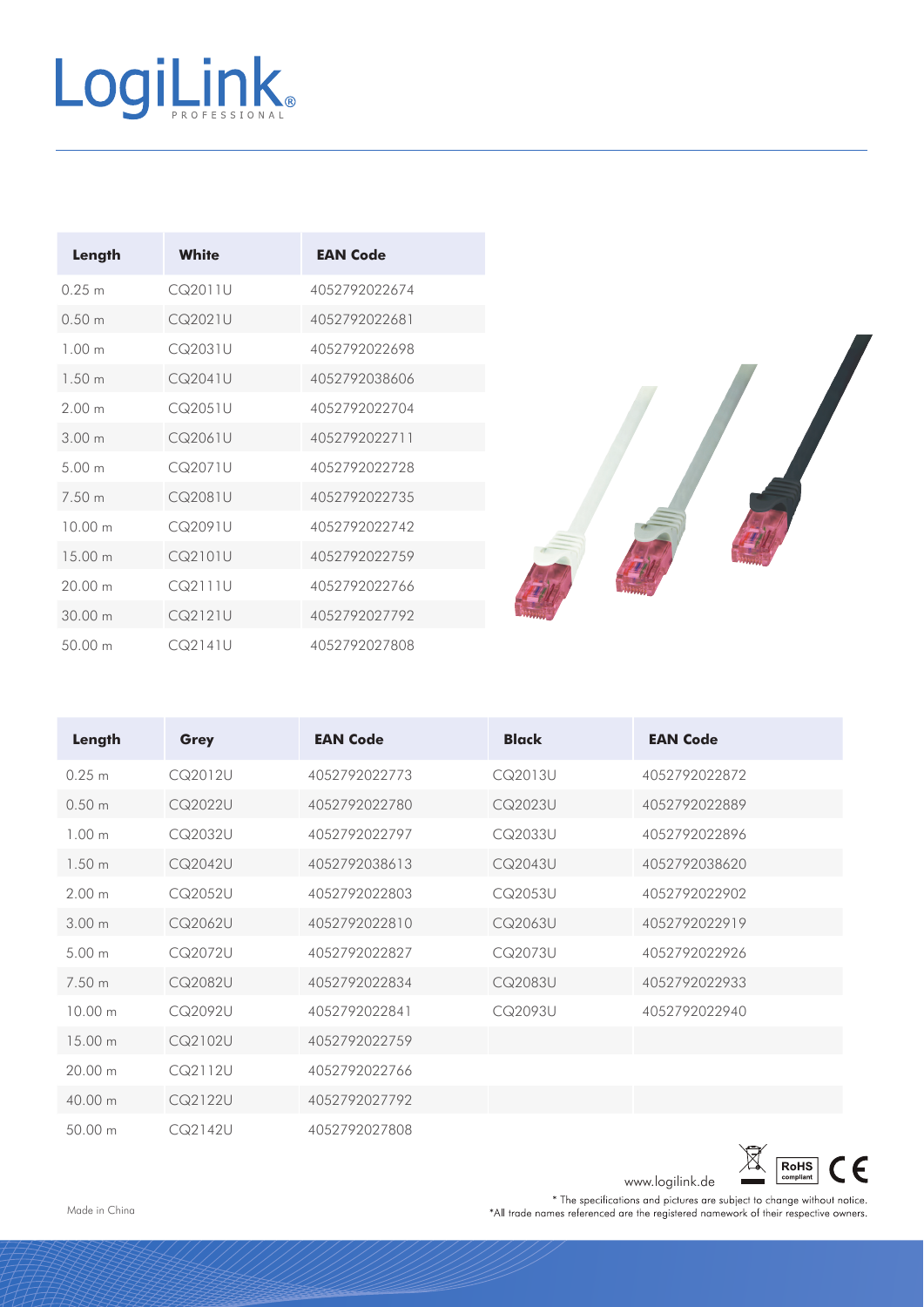

| Length            | Red     | <b>EAN Code</b> |
|-------------------|---------|-----------------|
| 0.25 m            | CQ2014U | 4052792022971   |
| 0.50 <sub>m</sub> | CQ2024U | 4052792022988   |
| 100 <sub>m</sub>  | CQ2034U | 4052792022995   |
| 1.50 m            | CQ2044U | 4052792038637   |
| 200 <sub>m</sub>  | CQ2054U | 4052792023008   |
| 300 <sub>m</sub>  | CQ2064U | 4052792023015   |
| 500 <sub>m</sub>  | CQ2074U | 4052792023022   |
| 7.50 m            | CQ2084U | 4052792023039   |
| 10 00 m           | CQ2094U | 4052792023046   |



| Length            | Green   | <b>EAN Code</b> | <b>Blue</b> | <b>EAN Code</b> |
|-------------------|---------|-----------------|-------------|-----------------|
| 0.25 m            | CQ2015U | 4052792023077   | CQ2016U     | 4052792023176   |
| 0.50 <sub>m</sub> | CQ2025U | 4052792023084   | CQ2026U     | 4052792023183   |
| 1.00 m            | CQ2035U | 4052792023091   | CQ2036U     | 4052792023190   |
| 1.50 <sub>m</sub> | CQ2045U | 4052792038644   | CQ2046U     | 4052792038651   |
| 2.00 m            | CQ2055U | 4052792023107   | CQ2056U     | 4052792023206   |
| 300m              | CQ2065U | 4052792023114   | CQ2066U     | 4052792023213   |
| 5.00 m            | CQ2075U | 4052792023121   | CQ2076U     | 4052792023220   |
| 7.50 m            | CQ2085U | 4052792023138   | CQ2086U     | 4052792023237   |
| 10.00 m           | CQ2095U | 4052792023145   | CQ2096U     | 4052792023244   |



www.logilink.de <u>and compliant</u><br>
\* The specifications and pictures are subject to change without notice.<br>
\*All trade names referenced are the registered namework of their respective owners.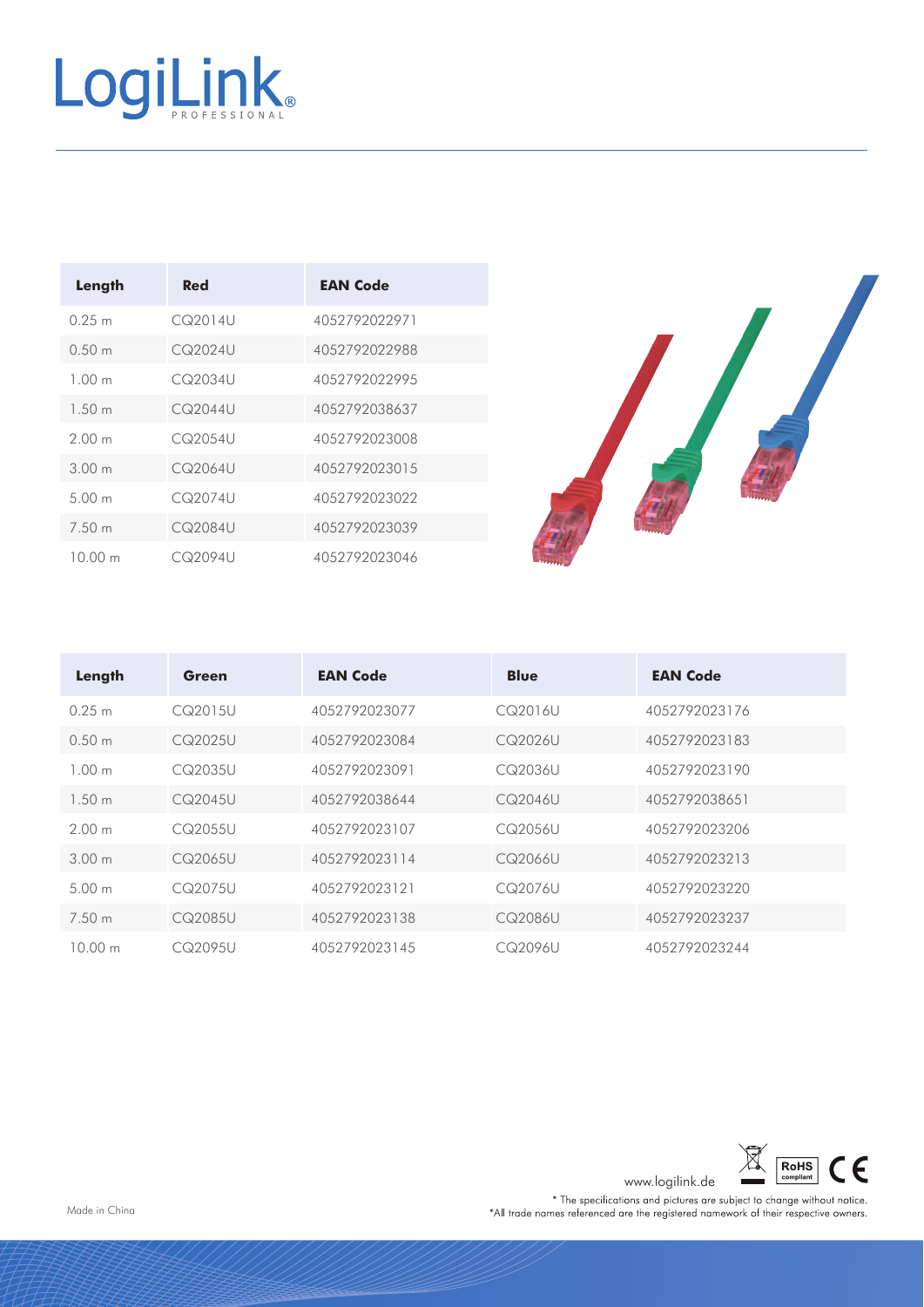

| Length           | Yellow  | <b>EAN Code</b> |
|------------------|---------|-----------------|
| 0.25 m           | CQ2017U | 4052792023275   |
| 0.50 m           | CQ2027U | 4052792023282   |
| 100 <sub>m</sub> | CQ2037U | 4052792023299   |
| 200 <sub>m</sub> | CQ2057U | 4052792023305   |
| 300 m            | CQ2067U | 4052792023312   |
| 500m             | CQ2077U | 4052792023329   |
| 7.50 m           | CQ2087U | 4052792023336   |
| 10.00 m          | CQ2097U | 4052792023343   |



| Length | <b>Orange</b> | <b>EAN Code</b> | <b>Violet</b> | <b>EAN Code</b> |
|--------|---------------|-----------------|---------------|-----------------|
| 0.25 m | CQ2018U       | 4052792043136   | CQ2019U       | 4052792043044   |
| 0.50 m | CQ2028U       | 4052792043143   | CQ2029U       | 4052792043051   |
| 100m   | CQ2038U       | 4052792043150   | CQ2039U       | 4052792043068   |
| 1.50 m | CQ2048U       | 4052792043167   | CQ2049U       | 4052792043075   |
| 200m   | CQ2058U       | 4052792043174   | CQ2059U       | 4052792043082   |
| 300m   | CQ2068U       | 4052792043181   | CQ2069U       | 4052792043099   |
| 500m   | CQ2078U       | 4052792043198   | CQ2079U       | 4052792043112   |
| 7.50 m | CQ2088U       | 4052792043204   | CQ2089U       | 4052792023244   |
| 10.00m | CQ2098U       | 4052792043211   | CQ2099U       | 4052792043129   |



www.logilink.de <u>with the specifications</u> and pictures are subject to change without notice.<br>\*All trade names referenced are the registered namework of their respective owners.